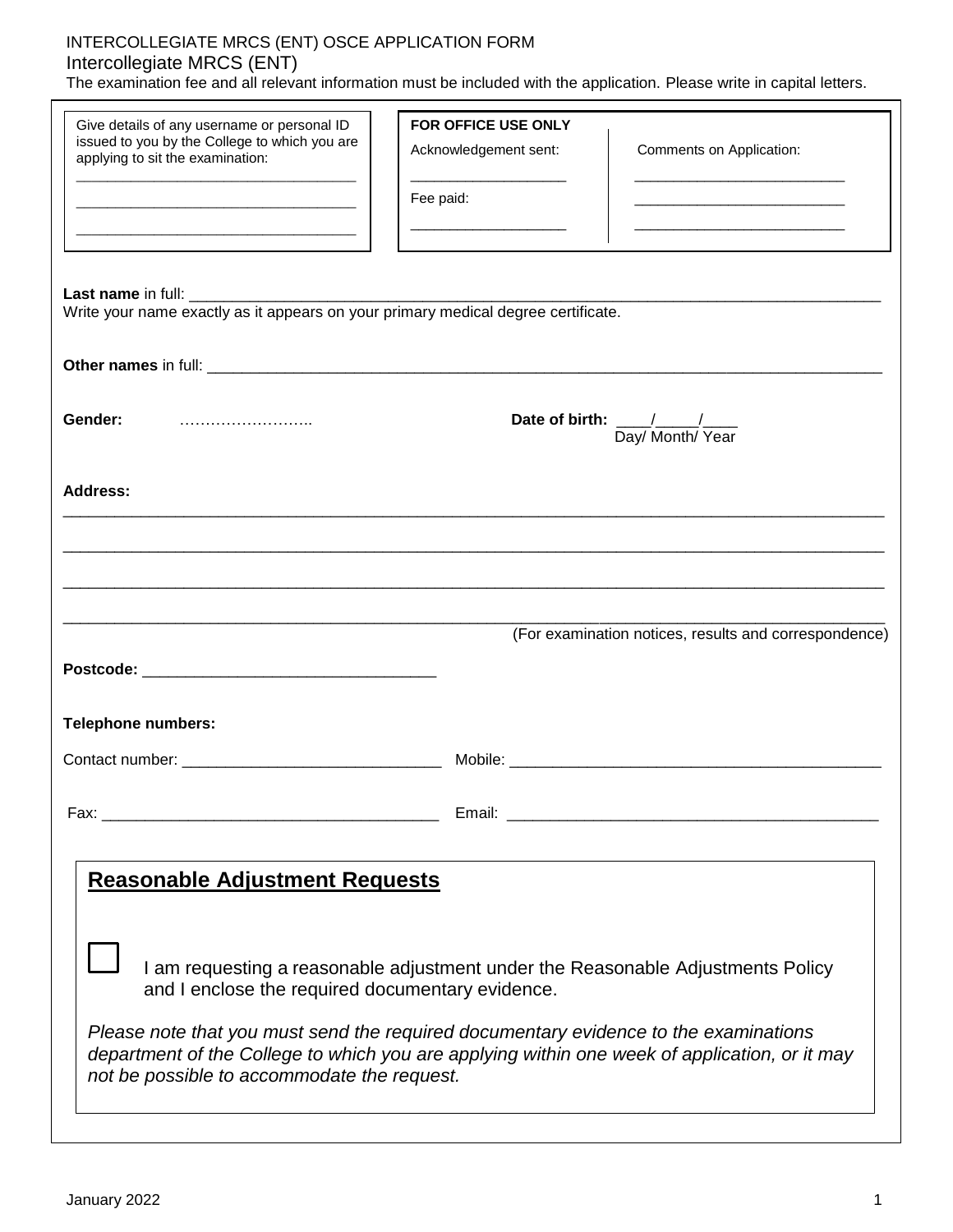| <b>SECTION 1 - APPLICATION</b>                                                                                                                 |                |                |                            |  |
|------------------------------------------------------------------------------------------------------------------------------------------------|----------------|----------------|----------------------------|--|
| I am applying for the MRCS (ENT) OSCE Examination leading to:                                                                                  |                |                |                            |  |
|                                                                                                                                                |                |                |                            |  |
| $\Box$ Diploma in Otolaryngology – Head and Neck Surgery [DO-HNS]                                                                              |                |                |                            |  |
| AND/OR                                                                                                                                         |                |                |                            |  |
| $\Box$ MRCS (ENT)                                                                                                                              |                |                |                            |  |
|                                                                                                                                                |                |                |                            |  |
|                                                                                                                                                |                |                |                            |  |
| <b>Date of Examination:</b>                                                                                                                    |                |                |                            |  |
| $\frac{1}{\text{Day/Month/ Year}}$                                                                                                             |                |                |                            |  |
|                                                                                                                                                |                |                |                            |  |
| College to which you are applying:                                                                                                             |                |                |                            |  |
|                                                                                                                                                |                |                |                            |  |
|                                                                                                                                                |                |                |                            |  |
| $\Box$ Edinburgh                                                                                                                               | $\Box$ England | $\Box$ Glasgow | $\Box$ Ireland             |  |
|                                                                                                                                                |                |                |                            |  |
|                                                                                                                                                |                |                |                            |  |
|                                                                                                                                                |                |                |                            |  |
| Note: the fee must be submitted in £ sterling (for Edinburgh, England or Glasgow) or in Euro for Ireland.                                      |                |                |                            |  |
|                                                                                                                                                |                |                |                            |  |
|                                                                                                                                                |                |                |                            |  |
| Candidates are permitted a maximum of 4 attempts in a combination of the Intercollegiate MRCS Part B (OSCE)                                    |                |                |                            |  |
| and Intercollegiate MRCS Part B (OCC). Candidates are permitted 4 attempts at the MRCS (ENT) OSCE for the<br>purposes of obtaining MRCS (ENT). |                |                |                            |  |
|                                                                                                                                                |                |                |                            |  |
|                                                                                                                                                |                |                |                            |  |
| Please list the College(s) and date(s) of any previous attempts                                                                                |                |                |                            |  |
|                                                                                                                                                |                |                |                            |  |
|                                                                                                                                                |                |                | Exam: $\frac{2}{\sqrt{2}}$ |  |
| Day Month Year                                                                                                                                 |                |                |                            |  |
| Date of sitting: $\frac{1}{\sqrt{1-\frac{1}{2}}}\left  \frac{1}{\sqrt{1-\frac{1}{2}}}\right $                                                  |                |                | Exam: ____________________ |  |
| Day Month Year                                                                                                                                 |                |                |                            |  |
|                                                                                                                                                |                |                |                            |  |
| Day Month Year                                                                                                                                 |                |                |                            |  |
|                                                                                                                                                |                |                |                            |  |
| Notes:                                                                                                                                         |                |                |                            |  |
| 1. You can enter the examination through any College but may only enter with one College at each sitting.                                      |                |                |                            |  |
| 2. If you enter an examination with more than one of the four Colleges at the same sitting, you will forfeit the fees for                      |                |                |                            |  |
| each additional application.<br>3. Candidates are allowed up to four attempts at the MRCS (ENT) OSCE.                                          |                |                |                            |  |
|                                                                                                                                                |                |                |                            |  |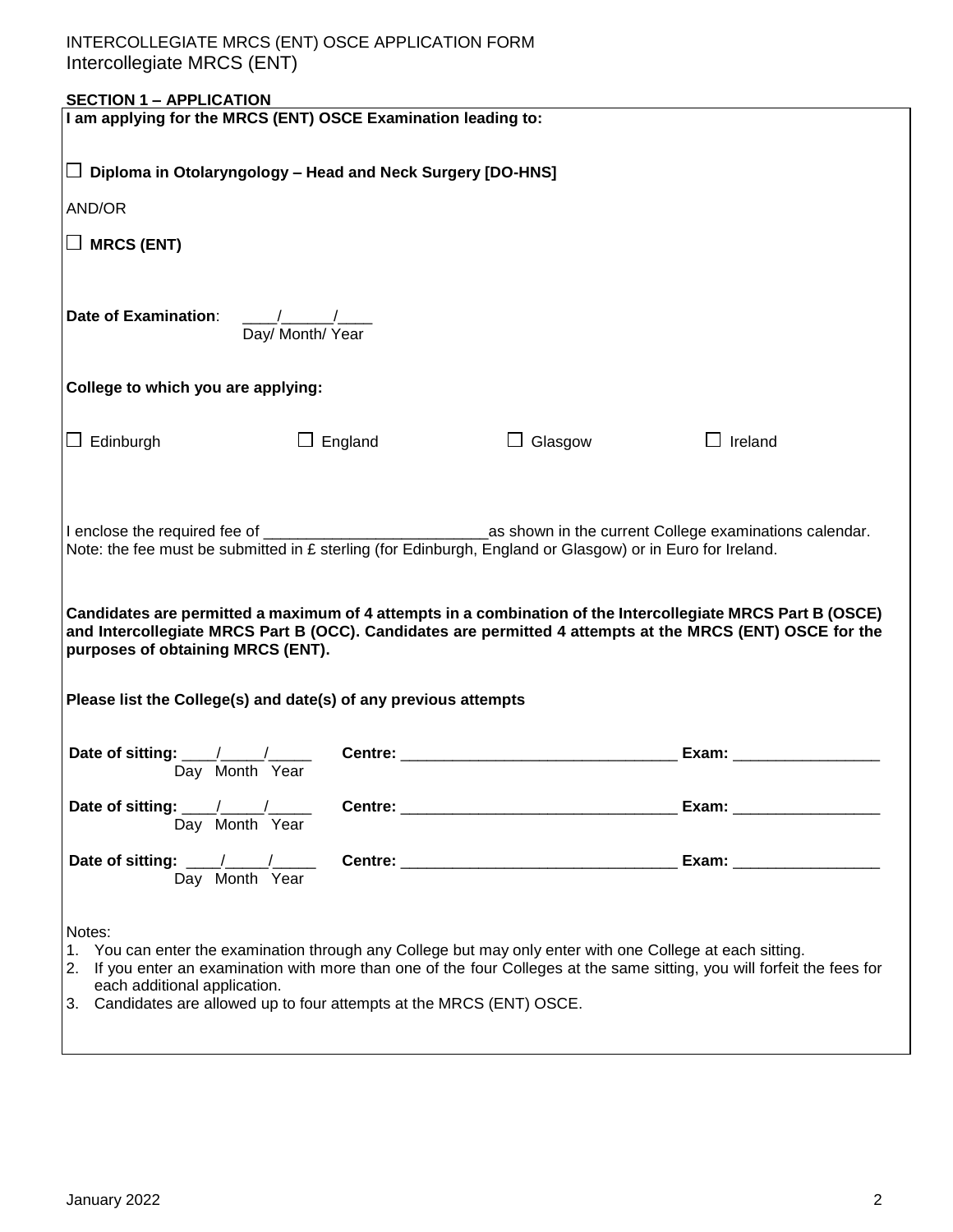# INTERCOLLEGIATE MRCS (ENT) OSCE APPLICATION FORM Intercollegiate MRCS (ENT)

| <b>SECTION 2 - ACADEMIC RECORD</b>                                                                                                                                                                                                                                                                                                                                                                                                                                                                                                               |                                                       |                                 |  |  |  |
|--------------------------------------------------------------------------------------------------------------------------------------------------------------------------------------------------------------------------------------------------------------------------------------------------------------------------------------------------------------------------------------------------------------------------------------------------------------------------------------------------------------------------------------------------|-------------------------------------------------------|---------------------------------|--|--|--|
|                                                                                                                                                                                                                                                                                                                                                                                                                                                                                                                                                  | Date conferred: /                                     |                                 |  |  |  |
| <b>Qualifying university (UK only):</b>                                                                                                                                                                                                                                                                                                                                                                                                                                                                                                          |                                                       | Month Year<br>Day               |  |  |  |
| $\Box$ Aberdeen                                                                                                                                                                                                                                                                                                                                                                                                                                                                                                                                  | $\Box$ Exeter                                         | $\Box$ Lancaster                |  |  |  |
| □ Anglia Ruskin                                                                                                                                                                                                                                                                                                                                                                                                                                                                                                                                  | $\Box$ Glasgow                                        | $\Box$ Manchester               |  |  |  |
| $\Box$ Aston                                                                                                                                                                                                                                                                                                                                                                                                                                                                                                                                     | □ Hull, York                                          | □ Newcastle upon Tyne           |  |  |  |
| $\Box$ Belfast - Queen's University                                                                                                                                                                                                                                                                                                                                                                                                                                                                                                              | $\Box$ Keele                                          | $\Box$ Norwich - UEA            |  |  |  |
| $\Box$ Birmingham                                                                                                                                                                                                                                                                                                                                                                                                                                                                                                                                | □ Kent and Medway                                     | □ Nottingham School of Medicine |  |  |  |
| □ Brighton and Sussex                                                                                                                                                                                                                                                                                                                                                                                                                                                                                                                            | $\Box$ Leeds                                          | □ Nottingham, Lincoln           |  |  |  |
| $\Box$ Bristol                                                                                                                                                                                                                                                                                                                                                                                                                                                                                                                                   | $\Box$ Leicester                                      | $\Box$ Oxford                   |  |  |  |
|                                                                                                                                                                                                                                                                                                                                                                                                                                                                                                                                                  |                                                       |                                 |  |  |  |
| $\Box$ Buckingham                                                                                                                                                                                                                                                                                                                                                                                                                                                                                                                                | $\Box$ Liverpool                                      | □ Plymouth Peninsula            |  |  |  |
| $\Box$ Cambridge                                                                                                                                                                                                                                                                                                                                                                                                                                                                                                                                 | $\Box$ London - Barts and the London                  | $\Box$ Sheffield                |  |  |  |
| $\Box$ Cardiff - University of Wales                                                                                                                                                                                                                                                                                                                                                                                                                                                                                                             | $\Box$ London - Brunel                                | $\Box$ Southampton              |  |  |  |
| □ Central Lancashire                                                                                                                                                                                                                                                                                                                                                                                                                                                                                                                             | □ London - GKT                                        | □ St Andrews, Dundee            |  |  |  |
| $\Box$ Derby                                                                                                                                                                                                                                                                                                                                                                                                                                                                                                                                     | □ London - Imperial College                           | $\square$ Sunderland            |  |  |  |
| $\Box$ Dundee                                                                                                                                                                                                                                                                                                                                                                                                                                                                                                                                    | □ London - QMUL                                       | $\square$ Swansea               |  |  |  |
| $\Box$ Durham - Stockton                                                                                                                                                                                                                                                                                                                                                                                                                                                                                                                         | $\Box$ London - School of Hygiene & Tropical Medicine | $\Box$ Warwick                  |  |  |  |
| $\square$ Edge Hill                                                                                                                                                                                                                                                                                                                                                                                                                                                                                                                              | □ London - St George's                                |                                 |  |  |  |
| $\Box$ Edinburgh                                                                                                                                                                                                                                                                                                                                                                                                                                                                                                                                 | $\Box$ London - UCL                                   |                                 |  |  |  |
|                                                                                                                                                                                                                                                                                                                                                                                                                                                                                                                                                  |                                                       |                                 |  |  |  |
|                                                                                                                                                                                                                                                                                                                                                                                                                                                                                                                                                  |                                                       |                                 |  |  |  |
| If your name does not appear on the Medical Register of the General Medical Council of the UK or the Medical Register<br>of Ireland your qualification must be acceptable to one of the Councils of the Colleges; in this case, you MUST submit<br>your original degree certificate or a certified copy for scrutiny.<br>THE ROYAL COLLEGE OF SURGEONS IN IRELAND CANDIDATES ONLY - If you are registered for the General<br>Medical Council or Irish Medical Council, you MUST submit your original registration certificate or certified copy. |                                                       |                                 |  |  |  |
| <b>SECTION 3 - ELIGIBILITY</b><br>In order to apply for MRCS (ENT) OSCE to obtain MRCS (ENT) you must provide evidence of having passed Part A of<br>the Intercollegiate MRCS examination. A certified copy of your pass letter for Intercollegiate MRCS Part A should be<br>included with this application, unless you are applying for MRCS (ENT) OSCE at the same College at which you passed<br>Intercollegiate MRCS Part A.                                                                                                                 |                                                       |                                 |  |  |  |
| Please indicate at which College you have passed Intercollegiate MRCS Part A:                                                                                                                                                                                                                                                                                                                                                                                                                                                                    |                                                       |                                 |  |  |  |
| Edinburgh<br>England<br>Glasgow<br>Ireland                                                                                                                                                                                                                                                                                                                                                                                                                                                                                                       |                                                       |                                 |  |  |  |
| Date of passing Part A:<br>Day/ Month/ Year                                                                                                                                                                                                                                                                                                                                                                                                                                                                                                      |                                                       |                                 |  |  |  |
| Date of passing Part 1 and Part 2: \[\sqrt \]<br>Day/ Month/ Year                                                                                                                                                                                                                                                                                                                                                                                                                                                                                |                                                       |                                 |  |  |  |
|                                                                                                                                                                                                                                                                                                                                                                                                                                                                                                                                                  |                                                       |                                 |  |  |  |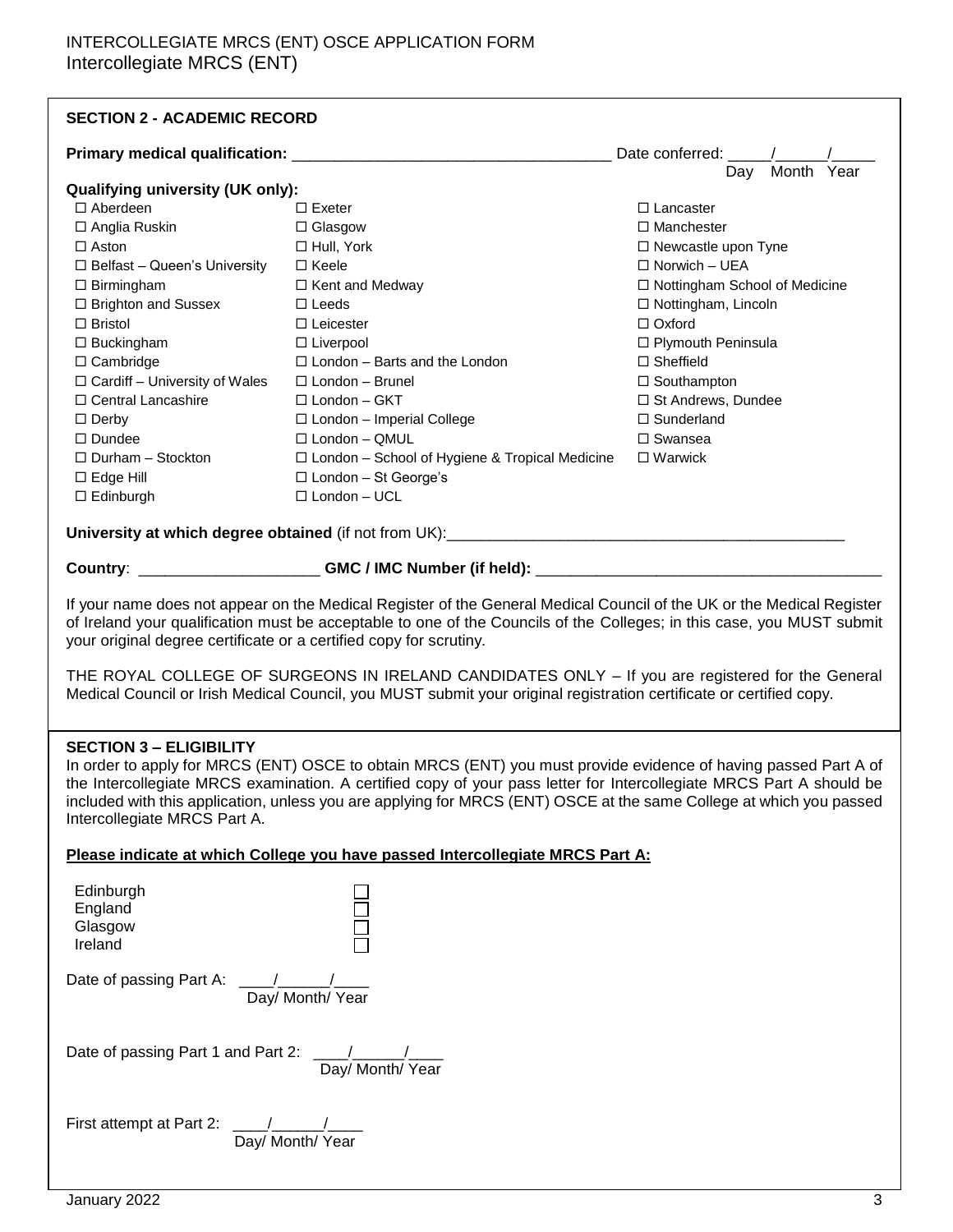| SECTION 4 – LEVEL OF TRAINING AND DEANERY AT THE TIME OF APPLICATION |  |
|----------------------------------------------------------------------|--|
| [TO BE COMPLETED BY UK TRAINEES ONLY]                                |  |

The Colleges are required to collect the following information by the General Medical Council. Please note: completion of this section is mandatory for UK candidates. Incomplete applications will be returned to candidates.

| 4.1 Please indicate the level of your training by ticking the appropriate box:                                                                                                 |                                              |                                                       |                |                |                      |                                                            |               |
|--------------------------------------------------------------------------------------------------------------------------------------------------------------------------------|----------------------------------------------|-------------------------------------------------------|----------------|----------------|----------------------|------------------------------------------------------------|---------------|
| $\Box$ FY1                                                                                                                                                                     | $\Box$ FY2                                   | $\Box$ CT1/ST1                                        | $\Box$ CT2/ST2 |                | $\Box$ CT3           | $\square$ FTST                                             | $\Box$ Other: |
| 4.2 Please indicate the LETB or Deanery to which you are appointed by ticking the appropriate box:<br>$\Box$ Health Education Kent, Surrey and Sussex<br>$\Box$ Not applicable |                                              |                                                       |                |                |                      |                                                            |               |
|                                                                                                                                                                                | $\Box$ Health Education East Midlands        |                                                       |                |                |                      | $\Box$ Health Education North East                         |               |
|                                                                                                                                                                                | $\Box$ Health Education Yorkshire and Humber |                                                       |                |                |                      | $\Box$ Health Education North West                         |               |
|                                                                                                                                                                                | $\Box$ Health Education East of England      |                                                       |                |                |                      | $\Box$ Health Education West Midlands                      |               |
|                                                                                                                                                                                | $\Box$ Health Education Wessex               |                                                       |                |                |                      | $\Box$ Health Education South West                         |               |
|                                                                                                                                                                                | $\Box$ Health Education Thames Valley        |                                                       |                |                |                      | $\Box$ NHS Education for Scotland                          |               |
|                                                                                                                                                                                | $\Box$ Health Education North West London    |                                                       |                |                |                      | $\Box$ Northern Ireland Medical and Dental Training Agency |               |
|                                                                                                                                                                                | $\Box$ Health Education South London         |                                                       |                |                | $\Box$ Wales Deanery |                                                            |               |
|                                                                                                                                                                                |                                              | $\Box$ Health Education North Central and East London |                | $\Box$ Defence |                      |                                                            |               |
|                                                                                                                                                                                |                                              |                                                       |                |                |                      |                                                            |               |
| <b>SECTION 5 – CHECKLIST</b>                                                                                                                                                   |                                              |                                                       |                |                |                      |                                                            |               |

|   | Is your application form complete? Have you included the following?                                                                                                                                                                          | <b>Yes</b> | No |
|---|----------------------------------------------------------------------------------------------------------------------------------------------------------------------------------------------------------------------------------------------|------------|----|
| ➤ | Complete and up-to-date contact information                                                                                                                                                                                                  |            |    |
|   | Examination fee                                                                                                                                                                                                                              |            |    |
|   | Paperwork relating to a Reasonable Adjustment request (as required)                                                                                                                                                                          |            |    |
|   | Complete details of your primary medical qualification, including university and<br>date of completion                                                                                                                                       |            |    |
|   | If your name does not appear on the GMC or IMC Register, a certified copy of your<br>primary medical degree certificate                                                                                                                      |            |    |
|   | Original copy of GMC or IMC registration Certificate - RCSI Candidates only                                                                                                                                                                  |            |    |
|   | Date of examination                                                                                                                                                                                                                          |            |    |
|   | Examination centre                                                                                                                                                                                                                           |            |    |
| ➤ | Signed and dated declaration confirming that you have read and understood the<br>Regulations for the Intercollegiate Membership Examination (ENT) of the Surgical Royal<br>Colleges of the United Kingdom and in Ireland currently in force. |            |    |

Copies of original documentation must be verified by a public notary or solicitor/lawyer and have an official stamp accompanying the signature. Official English translations will be required for stamps or certificates sent that are not in English.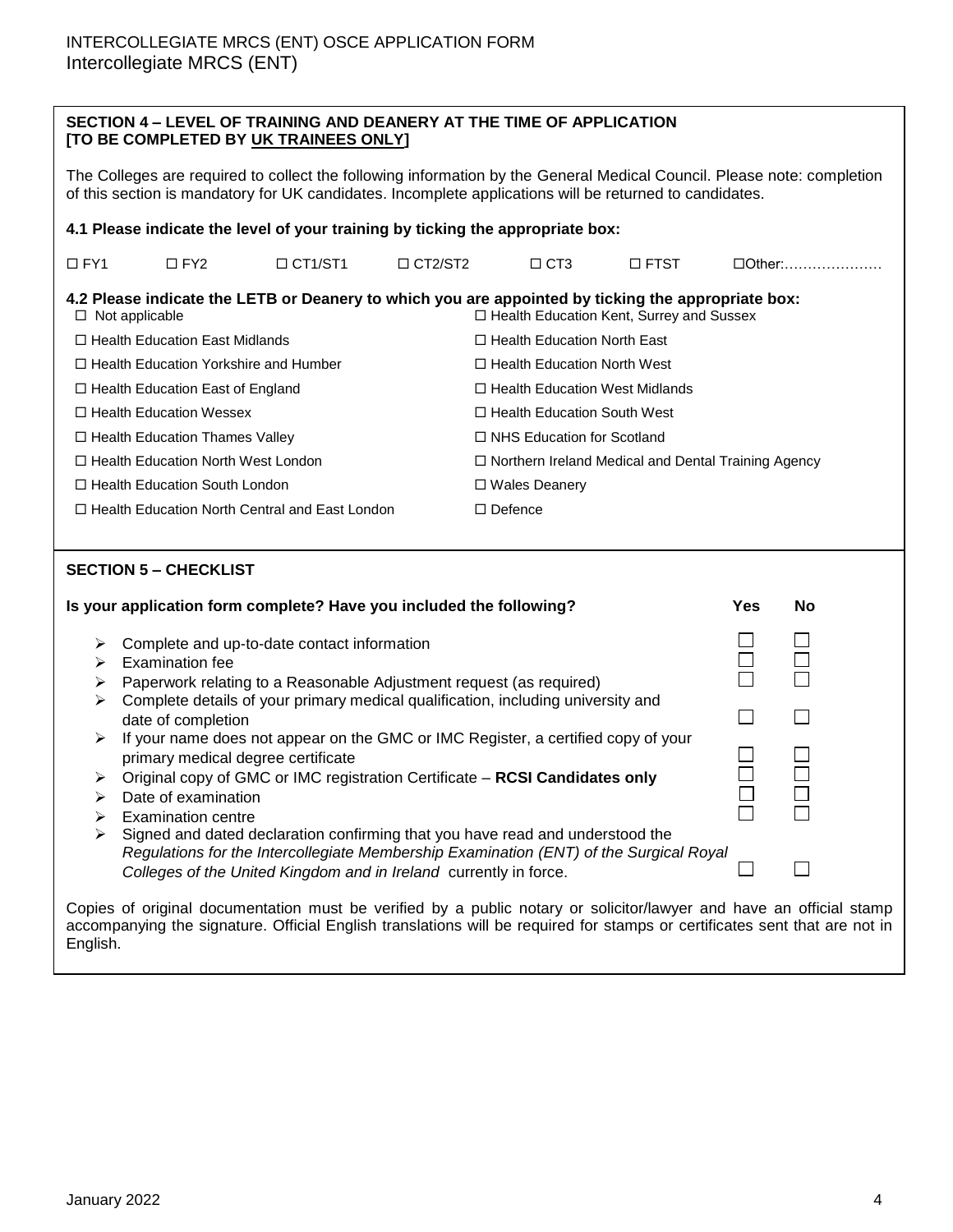### **SECTION 6 - RELEASE OF RESULTS AND CANDIDATE DATA**

### **Privacy Notice:**

*If you are registered or anticipate being registered with the GMC then your personal data, including data about your*  exam results, will be passed to the GMC for quality assurance and research purposes and to facilitate the awarding of certificates of completion of training (CCTs). In addition, for the purposes of checking eligibility, results data is shared between the four Surgical Royal Colleges of the United Kingdom and in Ireland via the ICBSE.

### **Explanatory Note for Information:**

It is a requirement that candidate demographic and results information is routinely made available to the GMC for statistical purposes. Candidate information will not be handled by or be visible to any other third parties, individuals or organisations, except for research purposes as approved by procedures laid down by the GMC Ethics Committee.

### **REQUEST FOR SPECIAL ARRANGEMENTS**

It is the responsibility of the candidate to notify the examinations section or department of any special requirements at the time of application to the examinations section and submit appropriate supporting evidence as specified in the Regulations.

Applications for special arrangements on medical or compassionate grounds must be supported with medical or appropriate certification at the time of application.

### **SECTION 7 - DECLARATION** (To be signed by the candidate)

I have read and understood the *Regulations for the Intercollegiate Diploma in Otolaryngology – Head and Neck Surgery*  (and, if applicable, the *Regulations for the Intercollegiate Membership Examination of the Surgical Royal Colleges of the United Kingdom and in Ireland (ENT))* that are currently in force. I understand that in order to be eligible to apply for DO-HNS Part 2 (OSCE) or obtain MRCS (ENT) I must conform to the requirements specified in these Regulations. I understand that if I have become out of time in the Collegiate or Intercollegiate MRCS, or have exceeded the permitted number of attempts, I am not permitted to apply for the Diploma in Otolaryngology/MRCS (ENT). I declare that to the best of my knowledge all the information given on this form is a true statement. Any false statement will invalidate my entry.

I understand that seeking to gain, or provide, an unfair advantage in the examination by removing or sharing confidential examination content is strictly prohibited and the Colleges reserve the right to contact the individual's regulatory body and take legal action where appropriate. In particular, sharing of examination content, whether verbally, electronically or by any other means represents a breach of conditions of entry and will be dealt with accordingly.

#### **Signature of candidate**: \_\_\_\_\_\_\_\_\_\_\_\_\_\_\_\_\_\_\_\_\_\_\_\_\_\_\_\_\_\_\_\_\_\_\_\_\_\_\_\_\_\_\_\_\_\_\_\_\_\_\_\_\_\_ Date:\_\_\_\_\_/\_\_\_\_\_/\_\_\_\_\_

Day/ Month/ Year

All personal information held by the four Surgical Royal Colleges of the United Kingdom and in Ireland will be held in accordance with the General Data Protection Regulation. Any data collected may be exchanged between the four Surgical Royal Colleges via ICBSE but will not be released elsewhere without your permission. Your information will be held in line with the retention schedule of the College you applied to and information relating to the retention schedule can be supplied on request.

In the unlikely event that the Surgical Royal Colleges of the United Kingdom and in Ireland have to cancel the examination, the examination fee shall be reimbursed, but the Surgical Royal Colleges of the United Kingdom and in Ireland shall incur no further liability.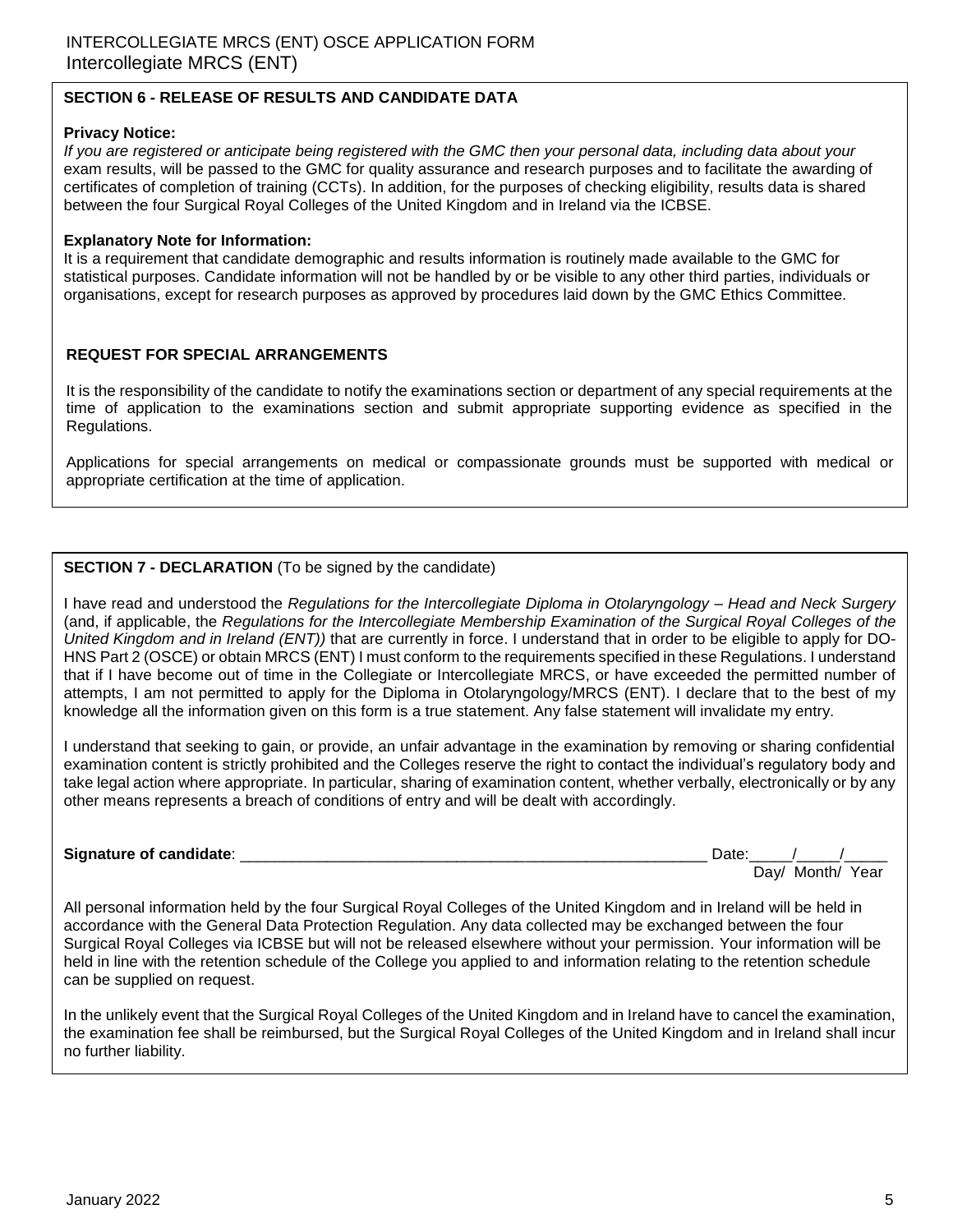# INTERCOLLEGIATE MRCS (ENT) OSCE APPLICATION FORM Intercollegiate MRCS (ENT)

# **SECTION 8 - PAYMENT**

- $\triangleright$  None of the Surgical Royal Colleges accept American Express.
- $\triangleright$  Please note that payment to The Royal College of Surgeons in Ireland can only be made by Bank Draft or Postal Order made payable to The Royal College of Surgeons in Ireland.
- $\triangleright$  Candidates should contact the relevant College using the contact details below to arrange payment of their examination fee.

### **The Royal College of Surgeons of Edinburgh**

Nicolson Street Edinburgh EH8 9DW Tel no: 0131 527 1600 Charity No**.** SC028302 E-mail address: [surgical.exams@rcsed.ac.uk](mailto:surgical.exams@rcsed.ac.uk)

**The Royal College of Surgeons of England**  Examinations Department 35-43 Lincoln's Inn Fields London WC2A 3PE Tel no: 020 7405 3474 Charity No. 212808 E-mail address: [exams@rcseng.ac.uk](mailto:exams@rcseng.ac.uk) 

**The Royal College of Physicians and Surgeons of Glasgow**  232-242 St Vincent Street Glasgow G2 5RJ Tel no: 0141 221 6072 Charity No. SC000847 E-mail address: [dohns@rcpsg.ac.uk](mailto:dohns@rcpsg.ac.uk)

# **The Royal College of Surgeons in Ireland**  123 St Stephens Green

Dublin 2 Ireland Tel no: 00 353 1402 2221 Charity No. CHY 1277 E-mail address: [mrcsexams@rcsi.ie](mailto:mrcsexams@rcsi.ie)